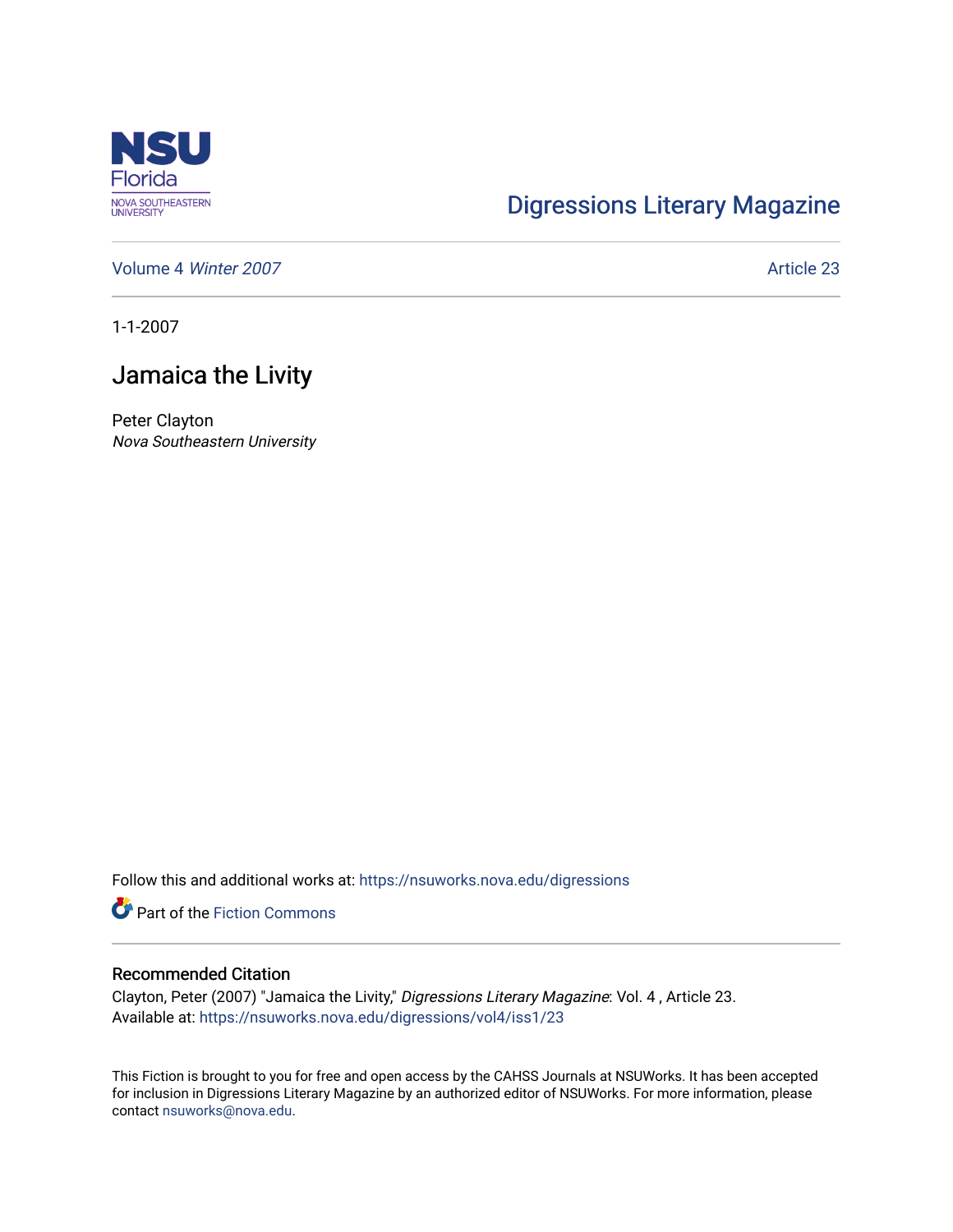## **Jamaica the Livity**

*Peter Clayton*

In a place of wooded lands and endless mountainous terrain, is a place where Marijuana is king, and is highly coveted by the people as a herb of healing and meditation. In a place where the people move to the beat and pace of a different drum, a drum that beats to Island time where there is never a rush and the fastest thing on four feet is a donkey, we find a small community called Jungle where poverty reins and poor people are the majority. Like so many other slums the streets are gloomy stinks of refuse and are littered by people going about the hustle and bustle of a poor man's life. Except that is when it's night and those of wise minds stay well inside with doors closed, here on such a night we find Teteh standing under a tree and leaning on a nearby wall, awaiting someone.

Looking down at his newly lit ganja spliff rather longingly, he lifts it to his lips and inhales holding the smoke inside him, he removes the spliff from his lips and lets his hands fall to his side. "Marijuana, the magical healing plant," he thinks while holding his breath, "heal my soul." After a few seconds he slowly lets out the tainted air from within his lungs, he looks up reverently at the smoke as it climbs towards the stars. With the smoke went his thoughts and he remembered an incident with his mother when he was a child.

"Come on, Teteh," she said as she dragged him by the hand and led the way up the steep slope to the Police Station. He was about ten and if he was not already terrified he was by the time they rounded the corner and walked into the yard of the Police station.

"Morning, Miss P," called one officer.

"Morning, Kevin. How you doing today," his mother enquired after the officer.

"Not too bad, Miss P, not too bad ahtall."

"OK then, sonny boy, walk good and keep up the good work," she yelled over her shoulder as her fast-paced walk had progressed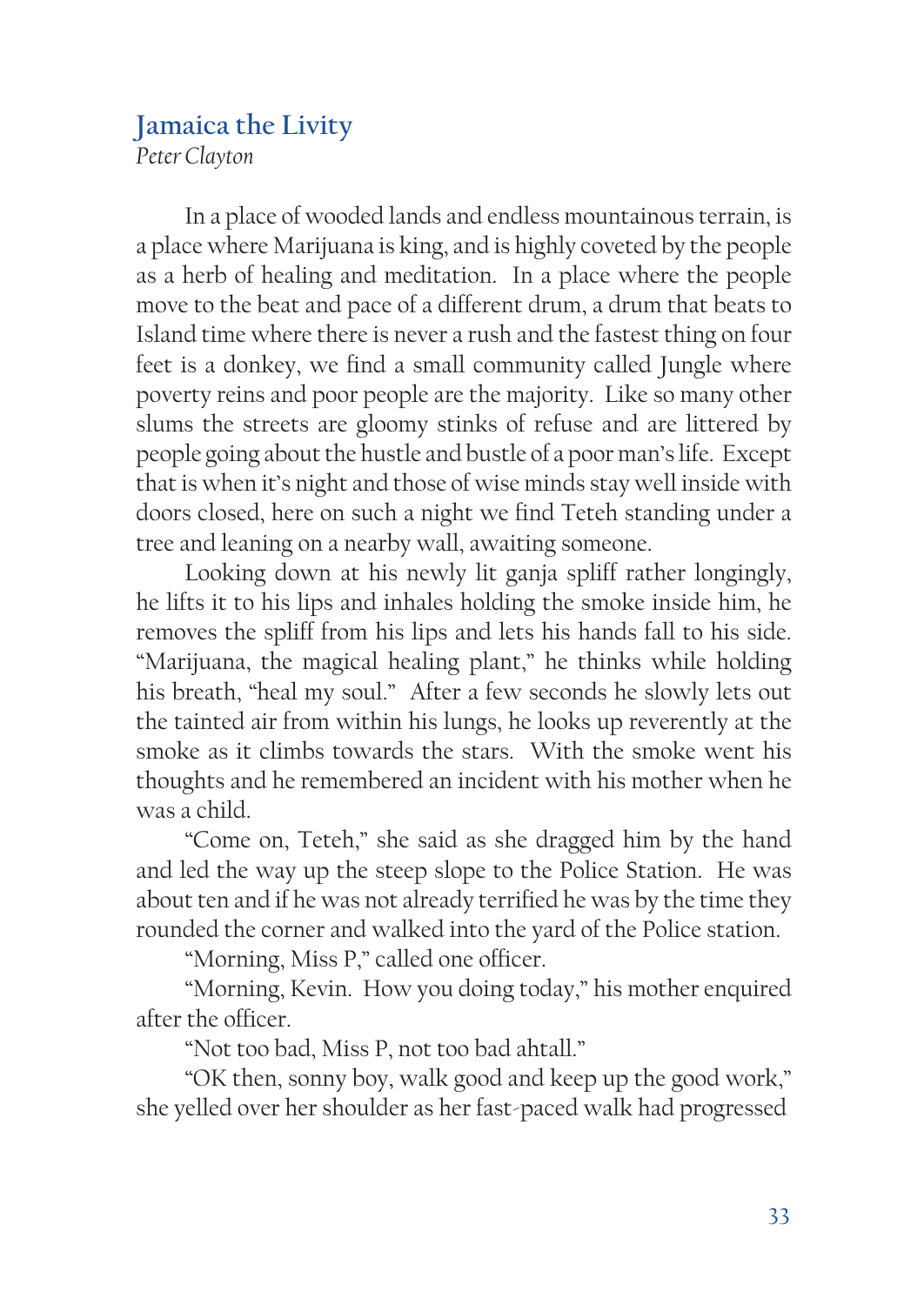slightly out of earshot of the officer, still dragging Teteh behind her in the same hasty fashion she had adopted ever since she picked him up from school a few moments before. Clearly she was very upset after speaking with his teacher and was told about the fight he had with another little boy earlier that day. After making a mysterious phone call at a phone booth outside of the school yard she had proceeded to drag him to their current location. On reaching the front door of the station a tall and rather tough looking officer stepped out with baton in hand. He slapped it repeatedly in the palm of the other hand (slap, slap, slap). He looked down at Teteh with a menacing look.

To Teteh's surprise, his mother streched his hand that she was holding towards the officer and said, "Tek 'im officah Brown. 'Im all yours."

With these words Teteh fell to the ground with his arm still hanging in his mother's hand and started to cry. His mother looked at him and yelled, "Tan up, boye. Uh nuh bad man? Eh! A fight people pickney a school? Well this is where bad man go, JAIL,. Hear?"

Spinning around on the ground still dangling from his mother's hand Teteh cried and bawled with all his might. "Please, mammy! Mi wont dweet again!"

No one said growing up a child would be easy. Teteh smiled and shook his head at this memory as he retracted from the ganja smoke. He realized the car he was waiting for had arrived. A well dressed man in a white overcoat that people of the medical profession normally wore got out of the car and went to open the gate so that he could drive the car inside the yard. Teteh walked up to him and while the man's back was turned took a gun that he had in his pocket out and placed it to the man's back.

"Douh move, doctah boye. Gimmy yuh wallet an douh try nuhting funny."

While he waited he took another draw of his weed, held it tight in his lungs, then quickly let go and again his thoughts followed the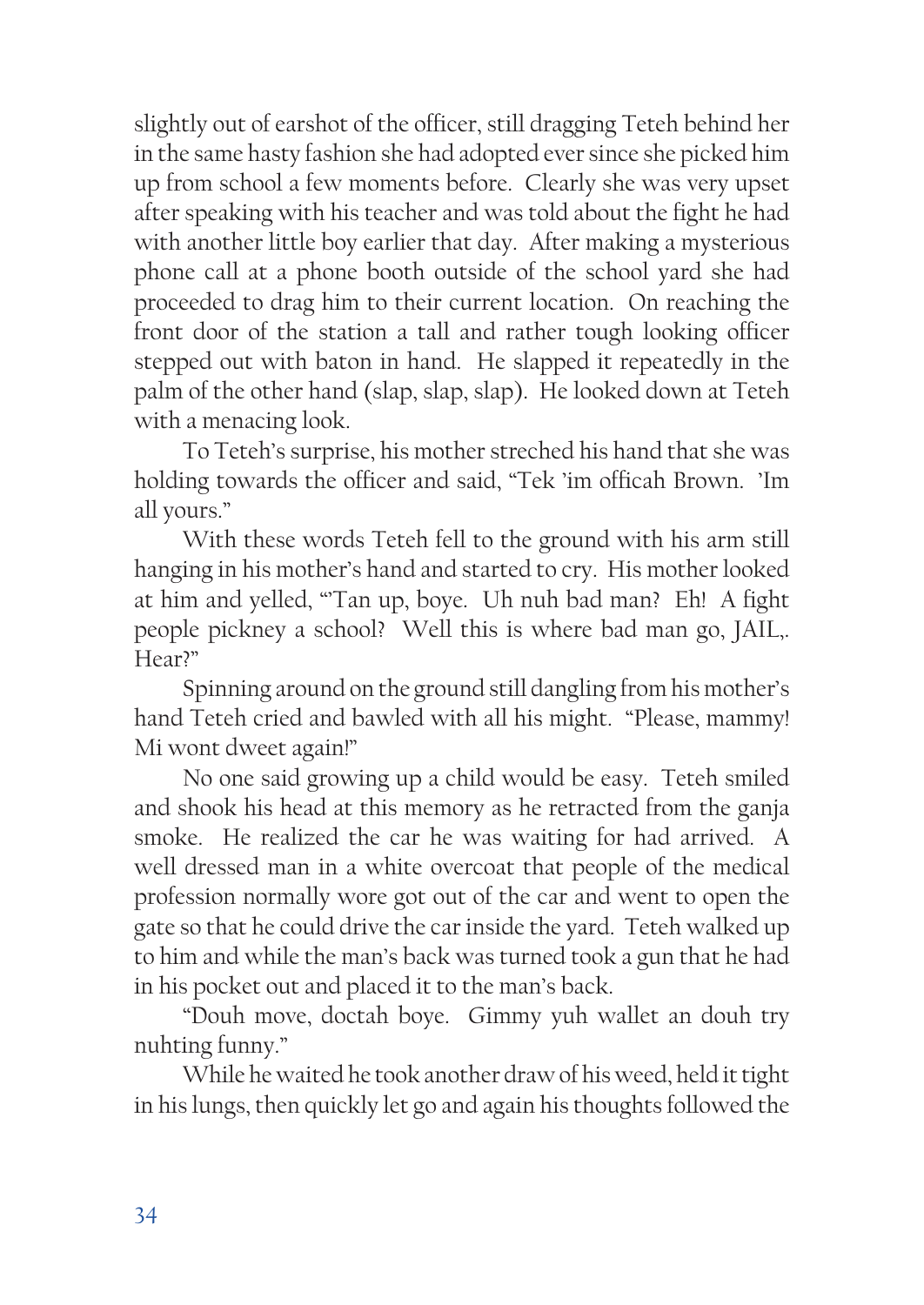smoke. He saw himself in the moments of the day before.

He was sitting on his bed of his house which was not much more than a wooden shack, with old zinc layered on top to serve as a roof. The wood was old and had been scavenged from other older houses and did not quite fit together. The result was that at night you could literally see through the seams of the wall to the outside world. Needless to say a safe haven this was not. Looking around to make sure there was no one around he reached up to his ceiling and took down a gun that he had sitting on top of a wooden beam. He then sat back down on the bed and got a piece of cloth and an old tooth brush and began to clean it. No sooner had he done that than his five year old son David ran into the room and dived head first onto his lap. As soon as he landed he saw the gun that his dad was trying to hide behind him.

David's eyes lit up as he asked, "Daddy, a wan play, play gun? A fi mi birthday?"

"Yeah, mon, a yuh birthday present but yuh ceah get it till yuh birthday."

With that Teteh got up off the bed with his son in his arms and walked out of the room leaving the gun on the bed. He took him to what passed as a living room and a kitchen where Sofia his girlfriend was standing over some carrots that she was cutting up for the night's dinner. He handed her the boy and said, "Keep him wid yuh."

She put the knife down and took her son all the while looking directly at Teteh with knowing and concerned eyes. "What are you up to in there," she asked.

"Nuhting, mon. Mi juss a try fi ress." He walked back to the room thinking at least these days they have food to eat.

The smoke disappeared and through the fading smoke came the doctor's hand with his wallet.

"Please don't kill me, I beg you. I have three children and a wife depending on me," the doctor pleaded.

Teteh looked at him and asked, "Hold on. Didn't I tell you not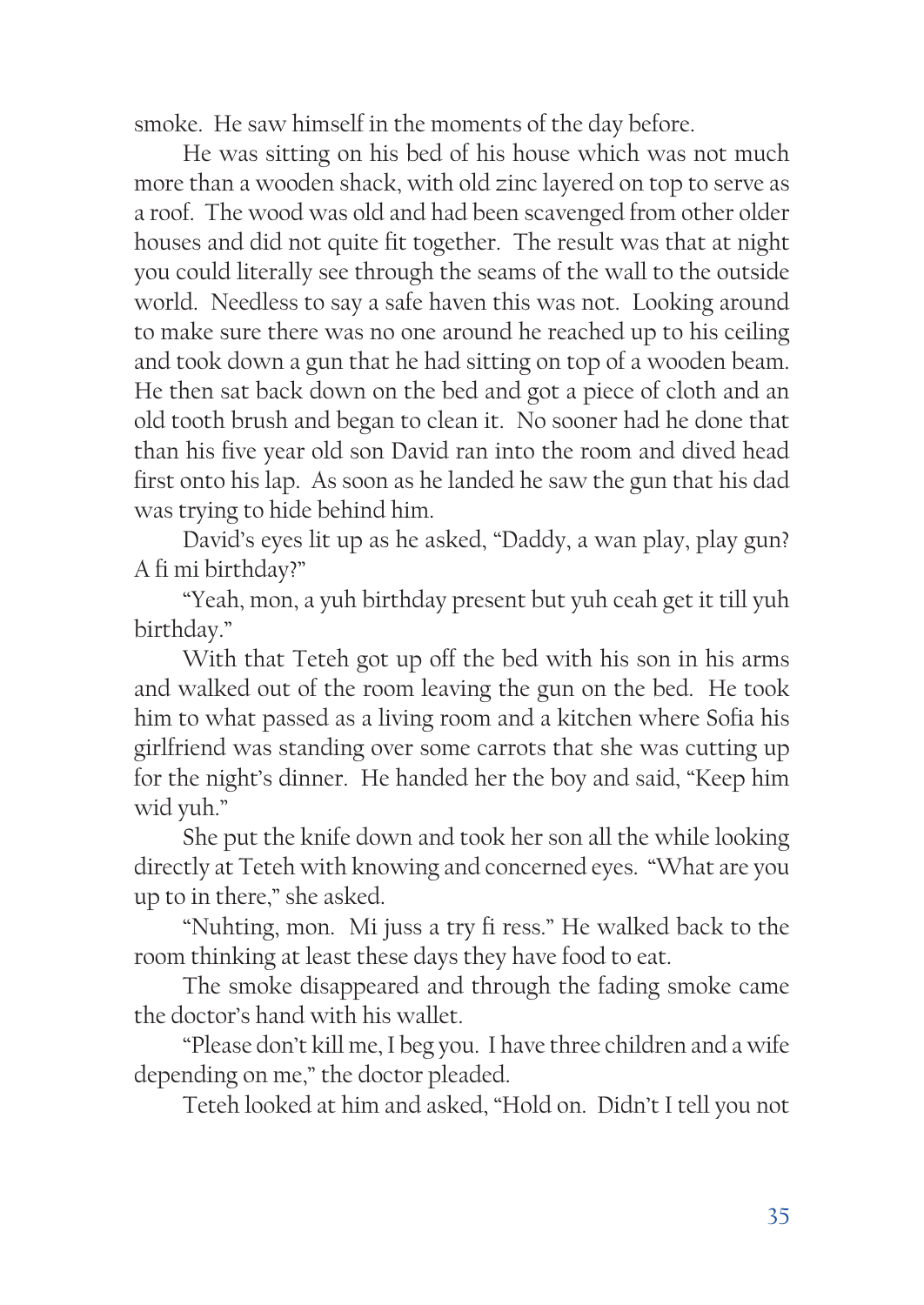to move or try anyting?"

"Yes, but mi nuh move or nuhting. Mi juss a beg you for my children's sake douh kill mi."

The word kill triggered another memory in Teteh's mind. This time he was taken aback four months. The house was empty with nothing to eat. This was their third day on just sugar and water. The neighbors had helped them out by giving them some bread but that was quickly used up and they did not want to ask them again for more food. After all life was hard on every one. The day before he had spent walking to every construction site and anywhere that he felt could possess a job. He found a few places that were looking for hard workers according to the signs. The employers seemed impressed with his enthusiasm until they saw his address (Jungle), then they quickly found an excuse to deny hiring him. This was the pattern for the last six months ever since his corner shop was broken into and burnt down.

Sofia came into the doorway of the room where he was sitting on the bed. She leaned on the door frame with her hands crossed and looked at him thoughtfully.

"Teteh, David is getting sick. I think it's the sugar and water. iIt's not enough to sustain him."

Despite their condition he could not help but marvel at her and her words. It seems, he thought, that she always chose to speak Plain English, a language that had no place among the poor. People who are starving and living in a slum should not have to worry about grammar and speech, especially when all those who you speak with are in the same slum and were never educated enough to reply in anything other than Patois. Sometimes he wondered if she did it just to remind him that she deserved better and that her parents were wealthy, and before getting pregnant with his child she was their favorite and it was pretty much his fault why she was disowned, but no, that was Sofia for you he concluded.

He replied, "Mi ago check Cut Throat tomorrow."

He could see in her expression that her heart sank at those words.

"Teteh, what would your mother say? You know how hard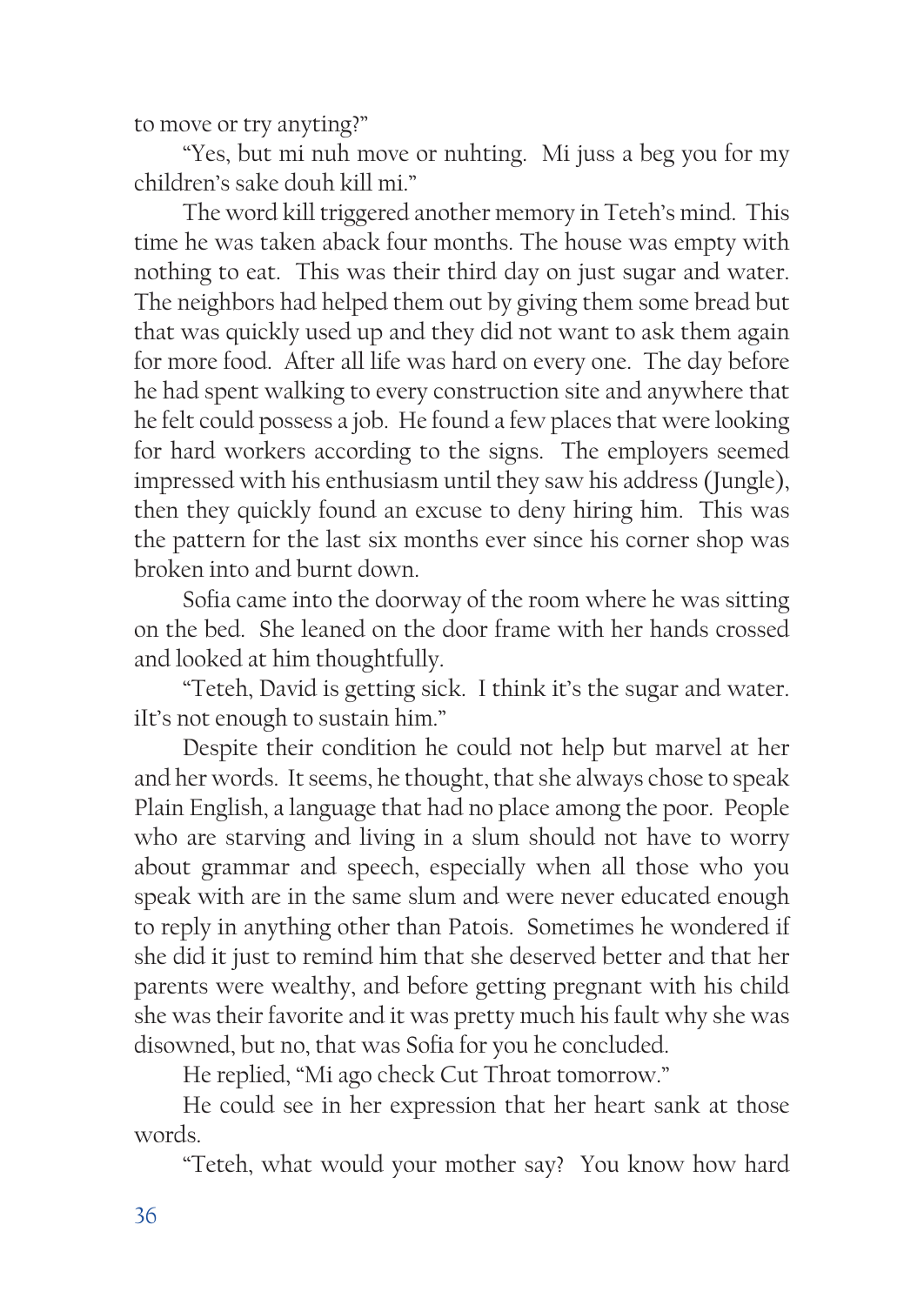she tried to raise you to be a good man. What if you end up killing someone?"

He was short with her. "We have already been over this. It nuh have nutting fi do wid mi muddah. Ah nuh shi a stave a we, an mi nah go kill nuh baddy but wi need food, an David ceah last another day wit out food."

Her lips were ready to form another word but at the mention of her son's name she stopped. After a while she started to cry and he said, "Come ere, baby."

She lifted her skirt out of the way and put her knees on either side of him and sat down on her feet and his legs straddling him, then they embraced each other. She cried some more and he held her tight whispering, "Dough cry, baby. Jah wi mek a way."

"God does not know us," she replied in a whisper. "God does not care about poor people."

The next day he went to see Cut Throat to borrow a gun.

He placed the weed in his mouth and left it there to free up his hand. He took the doctor's wallet then a deep breath of the marijuana. He started to choke and tried coughing, before he knew it the doctor had seized the moment and was reaching for a gun at his waist.

"Dough move," Teteh screamed over a choking voice.

The doctor was reaching for his gun but froze at the words then saw that his robber was still choking and continued to reach. Pow!!!

The still of the night had been broken by the report of Teteh's gun. The doctor was holding his waist. His white coat was now drenched red and the red was spreading to cover the enter right side. The doctor looked at Teteh with a look of disbelief. Time seemed to have stopped. Then he fell to the ground with an empty thud.

No, Teteh thought screaming in his mind, this was not supposed to happen. The words "Blood Claatt" came out of his mouth with in a slow whisper. Then suddenly he heard a bag fall and a bottle break. There was a figure behind him. He swung the gun around and adjusted his eyes to see better. It was the figure of a woman.